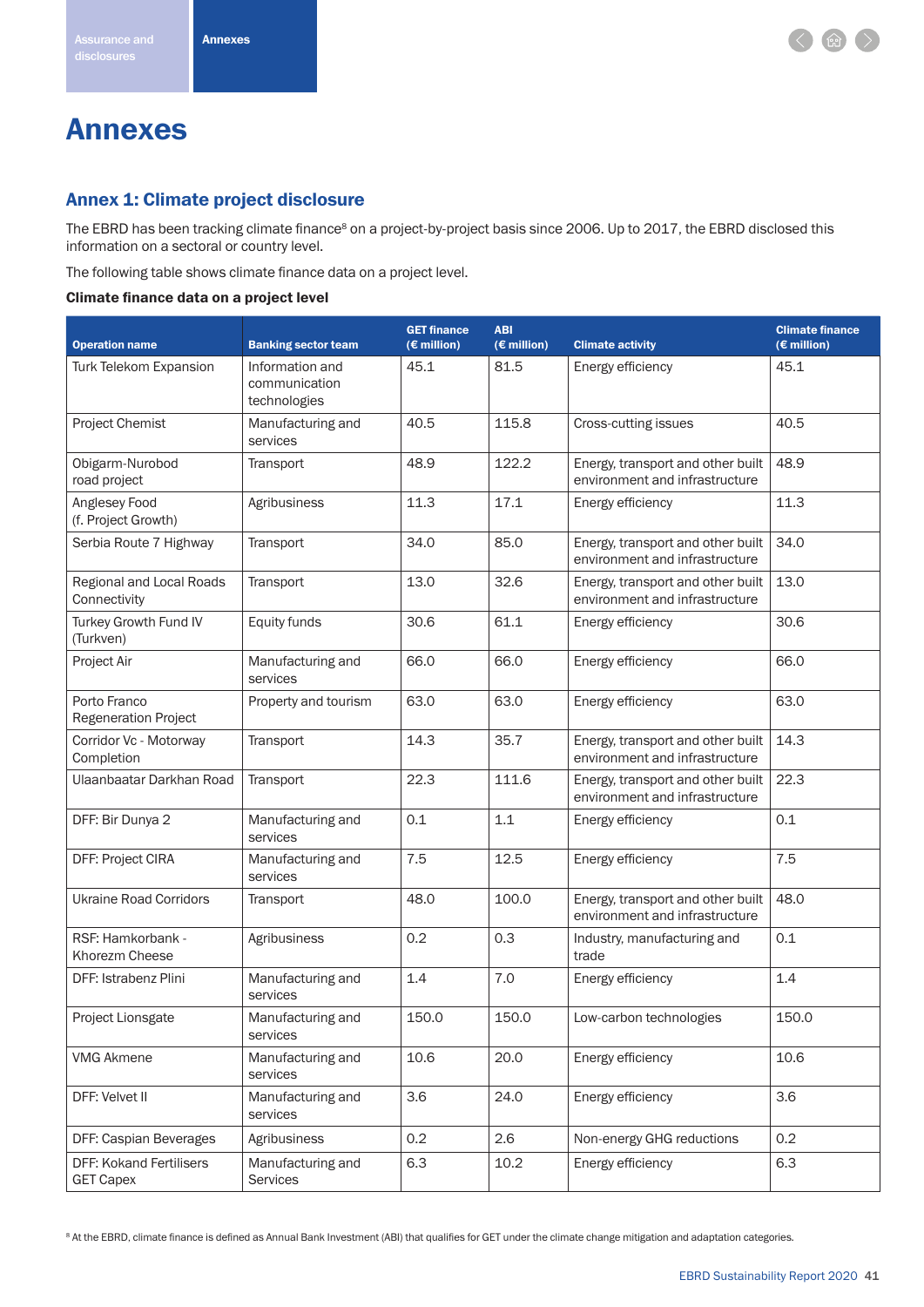

| <b>Operation name</b>                                   | <b>Banking sector team</b>                       | <b>GET finance</b><br>$(E$ million) | <b>ABI</b><br>$(E \text{ million})$ | <b>Climate activity</b>                            | <b>Climate finance</b><br>$(E$ million) |  |
|---------------------------------------------------------|--------------------------------------------------|-------------------------------------|-------------------------------------|----------------------------------------------------|-----------------------------------------|--|
| Louis Dreyfus Company<br><b>Trade Finance Expansion</b> | Agribusiness                                     | 15.7                                | 81.5                                | Agriculture, aquaculture,<br>forestry and land use | 15.7                                    |  |
| <b>WDP</b>                                              | Property and tourism                             | 85.0                                | 100.0                               | Energy efficiency                                  | 85.0                                    |  |
| Fozzy                                                   | Agribusiness                                     | 21.7                                | 48.9                                | Energy efficiency                                  | 19.4                                    |  |
| DFF: Lantmannen Ukraine                                 | Agribusiness                                     | 0.5                                 | 1.5                                 | Energy efficiency                                  | 0.5                                     |  |
| DFF: Hilli Gaplama                                      | Agribusiness                                     | 0.7                                 | 1.4                                 | Crop and food production                           | 0.7                                     |  |
| DFF: Hyatt Regency West<br>Cairo                        | Property and tourism                             | 2.3                                 | 8.1                                 | Energy efficiency                                  | 2.2                                     |  |
| Johnson Matthey EV-<br><b>Batteries</b>                 | Manufacturing and<br>services                    | 90.0                                | 90.0                                | Low-carbon technologies                            | 90.0                                    |  |
| <b>DFF: CTP Serbia</b>                                  | Property and tourism                             | 11.2                                | 13.4                                | Energy efficiency                                  | 6.7                                     |  |
| Novus Retail and Logistics                              | Agribusiness                                     | 24.4                                | 53.0                                | Energy efficiency                                  | 17.1                                    |  |
| Schwarz Inclusive and<br>Sustainable Retail Greece      | Agribusiness                                     | 47.4                                | 70.0                                | Energy efficiency                                  | 43.6                                    |  |
| <b>Project Copernicus</b>                               | Information and<br>communication<br>technologies | 43.9                                | 43.9                                | Energy efficiency                                  | 43.9                                    |  |
| DFF: Agromar                                            | Agribusiness                                     | 1.9                                 | 2.0                                 | Crop and food production                           | 1.9                                     |  |
| Schwarz Inclusive and<br>Sustainable Retail Moldova     | Agribusiness                                     | 39.0                                | 50.0                                | Energy efficiency                                  | 39.0                                    |  |
| Galnaftogaz Loan IV                                     | Natural resources                                | 10.5                                | 28.5                                | Energy efficiency                                  | 10.5                                    |  |
| Schaeffler E-Mobility                                   | Manufacturing and<br>services                    | 75.0                                | 75.0                                | Low-carbon technologies                            | 75.0                                    |  |
| Ukrposhta Logistics<br>Development                      | Transport                                        | 53.0                                | 53.0                                | Cross-cutting issues                               | 53.0                                    |  |
| <b>Project Pegasus</b>                                  | Information and<br>communication<br>technologies | 21.9                                | 21.9                                | Energy efficiency                                  | 21.9                                    |  |
| RSF: BoG-Chirina LLC<br><b>Freezer and Factory</b>      | Agribusiness                                     | 0.3                                 | 1.2                                 | Energy efficiency                                  | 0.3                                     |  |
| SLOVSEFF III: VUB                                       | <b>Financial institutions</b>                    | 2.5                                 | 2.5                                 | Energy efficiency                                  | 2.5                                     |  |
| FIF: DCFTA Procreditbank<br><b>SME Facility</b>         | <b>Financial institutions</b>                    | 3.6                                 | 6.0                                 | Energy efficiency                                  | 3.6                                     |  |
| <b>GEFF: Western Balkans</b><br>OTP Bank Albania        | <b>Financial institutions</b>                    | 2.5                                 | 2.5                                 | Energy efficiency                                  | 2.5                                     |  |
| <b>GEFF: Western Balkans</b><br>NLB Bank Skopje         | <b>Financial institutions</b>                    | 1.0                                 | 1.0                                 | Energy efficiency                                  | 1.0                                     |  |
| GEFF Uzbekistan: Ipak Yuli<br>Bank                      | <b>Financial institutions</b>                    | 2.0                                 | 2.0                                 | Energy efficiency                                  | 2.0                                     |  |
| KyrSEFF II:<br>DKIB Loan II                             | <b>Financial institutions</b>                    | 2.4                                 | 2.4                                 | Energy efficiency                                  | 2.4                                     |  |
| Project Citadel                                         | <b>Financial institutions</b>                    | 24.3                                | 24.3                                | Renewable energy                                   | 24.3                                    |  |
| Project Reval (SP)                                      | <b>Financial institutions</b>                    | 18.0                                | 18.0                                | Energy efficiency                                  | 18.0                                    |  |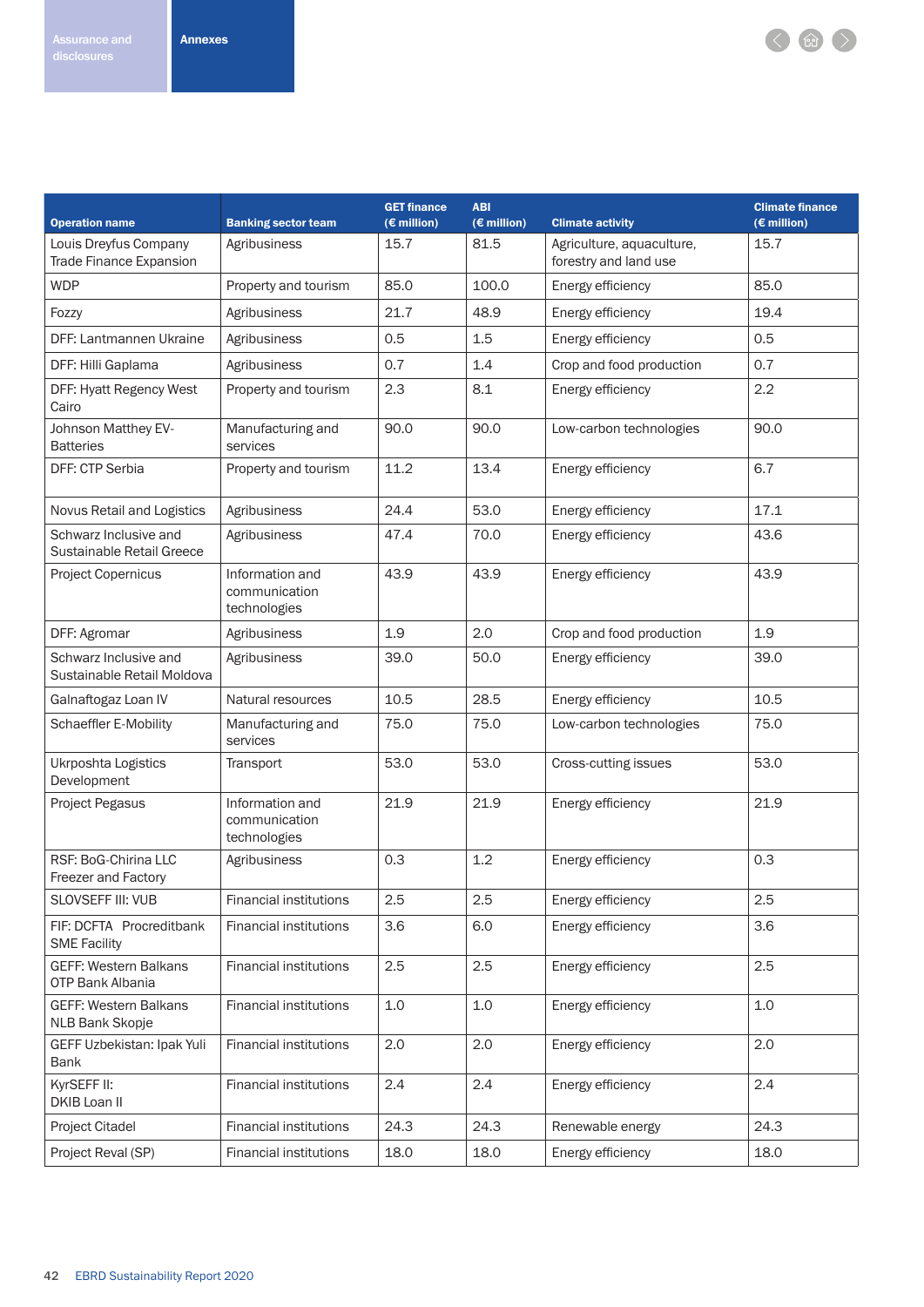< 曲>

|                                                                  |                               | <b>GET finance</b> | <b>ABI</b>    |                         | <b>Climate finance</b> |
|------------------------------------------------------------------|-------------------------------|--------------------|---------------|-------------------------|------------------------|
| <b>Operation name</b>                                            | <b>Banking sector team</b>    | (€ million)        | $(E$ million) | <b>Climate activity</b> | (€ million)            |
| FIF: Regional SME CSP -<br>BiH Intesa Sanpaolo Bank              | <b>Financial institutions</b> | 1.5                | 2.5           | Energy efficiency       | 1.5                    |
| <b>GCF GEFF Regional:</b><br>Morocco Green Value<br>Chain - BMCE | <b>Financial institutions</b> | 3.8                | 3.8           | Energy efficiency       | 3.8                    |
| <b>GCF GEFF Regional:</b><br>Morocco Value Chain -<br><b>CDM</b> | <b>Financial institutions</b> | 5.0                | 5.0           | Energy efficiency       | 5.0                    |
| FIF: Regional SME CSP -<br>Serbia UCB                            | <b>Financial institutions</b> | 3.0                | 5.0           | Energy efficiency       | 3.0                    |
| FIF: Regional SME CSP<br>- Serbia Banca Intesa<br>Belgrade       | <b>Financial institutions</b> | 6.0                | 10.0          | Energy efficiency       | 6.0                    |
| FIF: WB SME CSP - Bank<br>Macedonia                              | <b>Financial institutions</b> | 1.8                | 3.0           | Energy efficiency       | 1.8                    |
| FIF: Regional SME CSP -<br>ProCredit Kosovo                      | <b>Financial institutions</b> | 6.0                | 10.0          | Energy efficiency       | 6.0                    |
| <b>GCF GEFF Regional: MAIB</b>                                   | <b>Financial institutions</b> | 1.5                | 1.5           | Energy efficiency       | 1.5                    |
| FIF: Regional SME CSP II -<br>Serbia Banca Intesa                | <b>Financial institutions</b> | 3.0                | 5.0           | Energy efficiency       | 3.0                    |
| <b>GCF GEFF Regional: BCP</b>                                    | <b>Financial institutions</b> | 6.7                | 6.7           | Energy efficiency       | 6.7                    |
| GEFF Western Balkans -<br>Podgoricka Banka                       | <b>Financial institutions</b> | 1.0                | 1.0           | Energy efficiency       | 1.0                    |
| <b>GCF GEFF Egypt</b><br>Commercial-<br>QNB AIAhli GVC           | <b>Financial institutions</b> | 9.8                | 9.8           | Energy efficiency       | 9.8                    |
| <b>GCF GEFF Egypt</b><br>Commercial - QNB AlAhli<br>Extension    | <b>Financial institutions</b> | 12.2               | 12.2          | Energy efficiency       | 12.2                   |
| <b>GCF GEFF Regional: Serbia</b><br>- Unicredit Leasing Serbia   | <b>Financial institutions</b> | 7.5                | 7.5           | Energy efficiency       | 7.5                    |
| FIF: Regional SME CSP -<br>OTP Bank Albania                      | <b>Financial institutions</b> | 0.6                | 1.0           | Energy efficiency       | 0.6                    |
| Project Amazon                                                   | <b>Financial institutions</b> | 11.1               | 37.0          | Energy efficiency       | 11.1                   |
| G4G: RBI Albania                                                 | <b>Financial institutions</b> | 10.0               | 100.1         | Energy efficiency       | 10.0                   |
| <b>GEFF Kazakhstan: MFO</b><br>KMF GEFF loan                     | Financial institutions        | 4.1                | 4.1           | Energy efficiency       | 4.1                    |
| FIF: Regional SME CSP<br>- Sparkasse Leasing<br>Macedonia        | <b>Financial institutions</b> | 0.6                | 1.0           | Energy efficiency       | 0.6                    |
| Project Aphrodite<br>(subordinated debt)                         | <b>Financial institutions</b> | 15.0               | 15.0          | Renewable energy        | 15.0                   |
| FIF: Regional SME CSP -<br>NLB Bank Skopje                       | Financial institutions        | 1.8                | 3.0           | Energy efficiency       | 1.8                    |
| FIF: DCFTA - OTP Leasing<br>SME Facility #3                      | <b>Financial institutions</b> | 9.0                | 15.0          | Energy efficiency       | 9.0                    |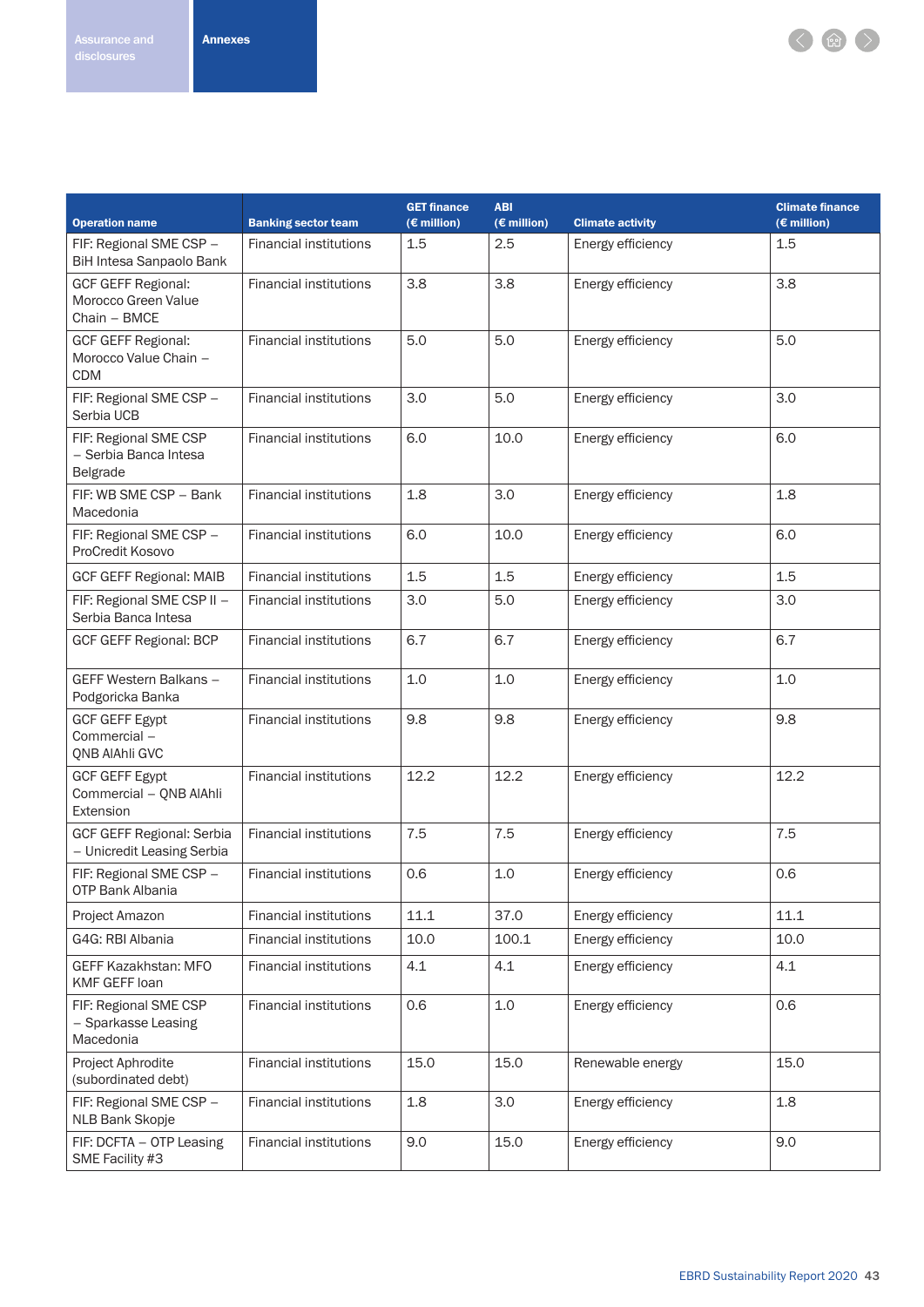

|                                                        |                               | <b>GET finance</b> | <b>ABI</b><br><b>Climate finance</b> |                                                 |               |  |  |
|--------------------------------------------------------|-------------------------------|--------------------|--------------------------------------|-------------------------------------------------|---------------|--|--|
| <b>Operation name</b>                                  | <b>Banking sector team</b>    | $(E$ million)      | $(E$ million)                        | <b>Climate activity</b>                         | $(E$ million) |  |  |
| <b>GCF GEFF Regional:</b><br>Mongolia - XacLeasing     | <b>Financial institutions</b> | 1.2                | 1.2                                  | Energy efficiency                               | 1.2           |  |  |
| <b>GCF GEFF Regional:</b><br>Tajikistan - Eskhata      | <b>Financial institutions</b> | 0.9                | 0.9                                  | Energy efficiency                               | 0.9           |  |  |
| GEFF: Western Balkans -<br>Procredit Bank Macedonia    | <b>Financial institutions</b> | 1.0                | 1.0                                  | Energy efficiency                               | 1.0           |  |  |
| GEFF: Western Balkans<br>- Sparkasse Bank<br>Macedonia | <b>Financial institutions</b> | 2.0                | 2.0                                  | Energy efficiency                               | 2.0           |  |  |
| GEFF: Western Balkans -<br>Ohridska Banka              | <b>Financial institutions</b> | 2.5                | 2.5                                  | Energy efficiency                               | 2.5           |  |  |
| GEFF: Western Balkans -<br>Komercijalna Banka Skopje   | <b>Financial institutions</b> | 1.0                | 1.0                                  | Energy efficiency                               | 1.0           |  |  |
| FIF: DCFTA - Bank Lviv<br><b>SME Facility</b>          | <b>Financial institutions</b> | 4.5                | 7.5                                  | Energy efficiency                               | 4.5           |  |  |
| FIF - DCFTA Basis Bank<br>Loan                         | <b>Financial institutions</b> | 5.1                | 8.5                                  | Energy efficiency                               | 5.1           |  |  |
| FIF: DCFTA - Mobiasbanca<br><b>MSME Facility III</b>   | <b>Financial institutions</b> | 3.0                | 5.0                                  | Energy efficiency                               | 3.0           |  |  |
| Project Ares (SP)                                      | <b>Financial institutions</b> | 50.0               | 50.0                                 | Renewable energy                                | 50.0          |  |  |
| <b>GEFF: Romania - UcFin II</b>                        | <b>Financial institutions</b> | 10.9               | 10.9                                 | Energy efficiency                               | 10.9          |  |  |
| FIF: Regional SME CSP -<br>Intesa Leasing IV           | <b>Financial institutions</b> | 6.0                | 10.0                                 | Energy efficiency                               | 6.0           |  |  |
| Project Vah (SP 1)                                     | <b>Financial institutions</b> | 20.0               | 20.0                                 | Energy efficiency                               | 20.0          |  |  |
| FIF: Regional SME CSP -<br>Sparkasse Leasing BiH       | <b>Financial institutions</b> | 0.6                | 1.0                                  | Energy efficiency                               | 0.6           |  |  |
| FIF: Regional SME CSP -<br>Sparkasse Bank              | <b>Financial institutions</b> | 3.0                | 5.0                                  | Energy efficiency                               | 3.0           |  |  |
| FIF: DCFTA - MAIB SME<br><b>Facility III</b>           | <b>Financial institutions</b> | 1.5                | 2.5                                  | Energy efficiency                               | 1.5           |  |  |
| FIF: Regional SME CSP -<br><b>ISP BiH II</b>           | <b>Financial institutions</b> | 3.0                | 5.0                                  | Energy efficiency                               | 3.0           |  |  |
| FIF: EaP SMEC - MAIB                                   | Financial institutions        | 3.5                | 5.0                                  | Energy efficiency                               | 3.5           |  |  |
| FIF: EaP SMEC -<br>ProcreditBank                       | <b>Financial institutions</b> | 3.5                | 5.0                                  | Energy efficiency                               | 3.5           |  |  |
| FIF - EaP SMEC - OTP<br>Leasing SME Loan               | <b>Financial institutions</b> | 20.0               | 25.0                                 | Energy efficiency                               | 20.0          |  |  |
| FIF: Regional SME CSP -<br>Procredit Bank Macedonia II | <b>Financial institutions</b> | 1.5                | 2.5                                  | Energy efficiency                               | 1.5           |  |  |
| ENA: Modernisation of<br><b>Distribution Network</b>   | Energy                        | 13.4               | 13.4                                 | Lower carbon and efficient<br>energy generation | 13.4          |  |  |
| <b>UGV</b>                                             | Natural resources             | 11.9               | 51.9                                 | Lower carbon and efficient<br>energy generation | 11.9          |  |  |
| Cyprus FSRU                                            | Energy                        | 80.0               | 80.0                                 | Lower carbon and efficient<br>energy generation | 80.0          |  |  |
| Project Agera                                          | Energy                        | 101.8              | 101.8                                | Lower carbon and efficient<br>energy generation | 101.8         |  |  |
| Power Grid Enhancement<br>Project                      | Energy                        | 90.0               | 90.0                                 | Lower carbon and efficient<br>energy generation | 90.0          |  |  |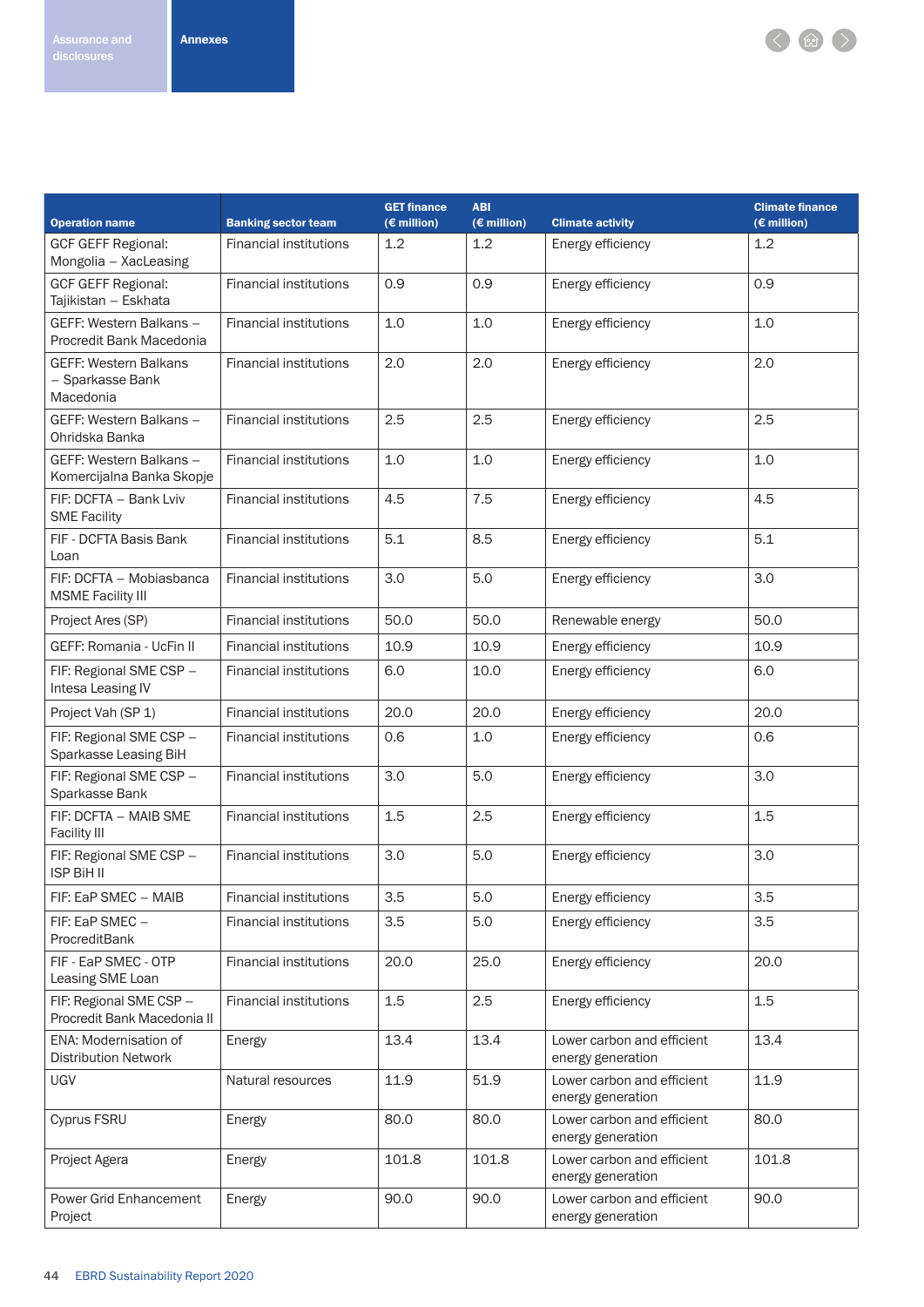

| <b>Operation name</b>                                    | <b>Banking sector team</b>                       | <b>GET finance</b><br>$(E$ million) | <b>ABI</b><br>$(\epsilon$ million) | <b>Climate activity</b>                         | <b>Climate finance</b><br>$(E \text{ million})$ |
|----------------------------------------------------------|--------------------------------------------------|-------------------------------------|------------------------------------|-------------------------------------------------|-------------------------------------------------|
| KazTransGas Liquidity<br>Support                         | Energy                                           | 18.0                                | 90.0                               | Non-energy GHG reductions                       | 18.0                                            |
| <b>Tauron Energy Transition</b><br><b>Bond</b>           | Energy                                           | 52.7                                | 52.7                               | Lower carbon and efficient<br>energy generation | 52.7                                            |
| <b>VISP: Electricity Support</b><br>Facility             | Energy                                           | 33.5                                | 81.6                               | Lower carbon and efficient<br>energy generation | 33.5                                            |
| <b>GOGC: Essential</b><br>Infrastructure Support         | Energy                                           | 43.4                                | 217.0                              | Non-energy GHG reductions                       | 43.4                                            |
| DFF: Project Green Light II                              | Natural resources                                | 2.3                                 | 8.1                                | Cross-cutting issues                            | 2.3                                             |
| Ignitis Grupe (f. Project<br>Octavia)                    | Energy                                           | 54.0                                | 67.5                               | Lower carbon and efficient<br>energy generation | 54.0                                            |
| Masrik-1 Solar Power Plant                               | Energy                                           | 14.4                                | 14.4                               | Renewable energy                                | 14.4                                            |
| KazRef II: Zhanatas<br><b>Wind Farm</b>                  | Energy                                           | 21.0                                | 21.0                               | Renewable energy                                | 21.0                                            |
| Kiyikoy WPP Extension                                    | Energy                                           | 30.1                                | 30.1                               | Renewable energy                                | 30.1                                            |
| <b>Taaleri Solarwind Fund II</b>                         | Equity funds                                     | 40.0                                | 40.0                               | Renewable energy                                | 40.0                                            |
| SPREF: Global Energy<br>(TAQA PV)                        | Energy                                           | 3.0                                 | 3.0                                | Renewable energy                                | 3.0                                             |
| <b>Enefit Green</b>                                      | Energy                                           | 8.8                                 | 8.8                                | Renewable energy                                | 8.8                                             |
| Debsk Windfarm                                           | Energy                                           | 29.5                                | 29.5                               | Renewable energy                                | 29.5                                            |
| Nur Navoi                                                | Energy                                           | 48.9                                | 48.9                               | Renewable energy                                | 48.9                                            |
| Karaganda solar Phase II                                 | Energy                                           | 3.6                                 | 3.6                                | Renewable energy                                | 3.6                                             |
| Quadran Wind: Linowo                                     | Energy                                           | 8.4                                 | 15.5                               | Renewable energy                                | 8.4                                             |
| Quadran Wind: Rzepin                                     | Energy                                           | 10.6                                | 19.3                               | Renewable energy                                | 10.6                                            |
| Quadran Wind: Udanin                                     | Energy                                           | 20.5                                | 21.5                               | Renewable energy                                | 20.5                                            |
| <b>Ouadran Wind: Parzeczew</b>                           | Energy                                           | 4.5                                 | 4.8                                | Renewable energy                                | 4.5                                             |
| Quadran Wind: Wrzesnia                                   | Energy                                           | 4.6                                 | 4.8                                | Renewable energy                                | 4.6                                             |
| <b>VISP PPC Liquidity Response</b>                       | Energy                                           | 30.4                                | 160.0                              | Renewable energy                                | 30.4                                            |
| Sodrugestvo Belarus                                      | Agribusiness                                     | 8.1                                 | 97.8                               | Renewable energy                                | 8.1                                             |
| Helpe Solar                                              | Energy                                           | 75.0                                | 75.0                               | Renewable energy                                | 75.0                                            |
| WKN Pomerania Wind                                       | Energy                                           | 36.8                                | 36.8                               | Renewable energy                                | 36.8                                            |
| Dushanbe Public Transport                                | Municipal and<br>environmental<br>infrastructure | 2.1                                 | 2.1                                | Transport                                       | 2.1                                             |
| Chisinau Solid Waste                                     | Municipal and<br>environmental<br>infrastructure | 9.0                                 | 9.0                                | Waste and wastewater                            | 9.0                                             |
| GrCF: Warsaw Metro Line II<br>extension                  | Municipal and<br>environmental<br>infrastructure | 35.4                                | 35.4                               | Transport                                       | 35.4                                            |
| Naryn Water Subproject<br>Extension                      | Municipal and<br>environmental<br>infrastructure | 2.0                                 | 2.0                                | Water and wastewater<br>systems                 | 0.4                                             |
| GRCF2 W2: Ulaanbaatar<br><b>District Heating Project</b> | Municipal and<br>environmental<br>infrastructure | 8.1                                 | 8.1                                | Energy efficiency                               | 8.1                                             |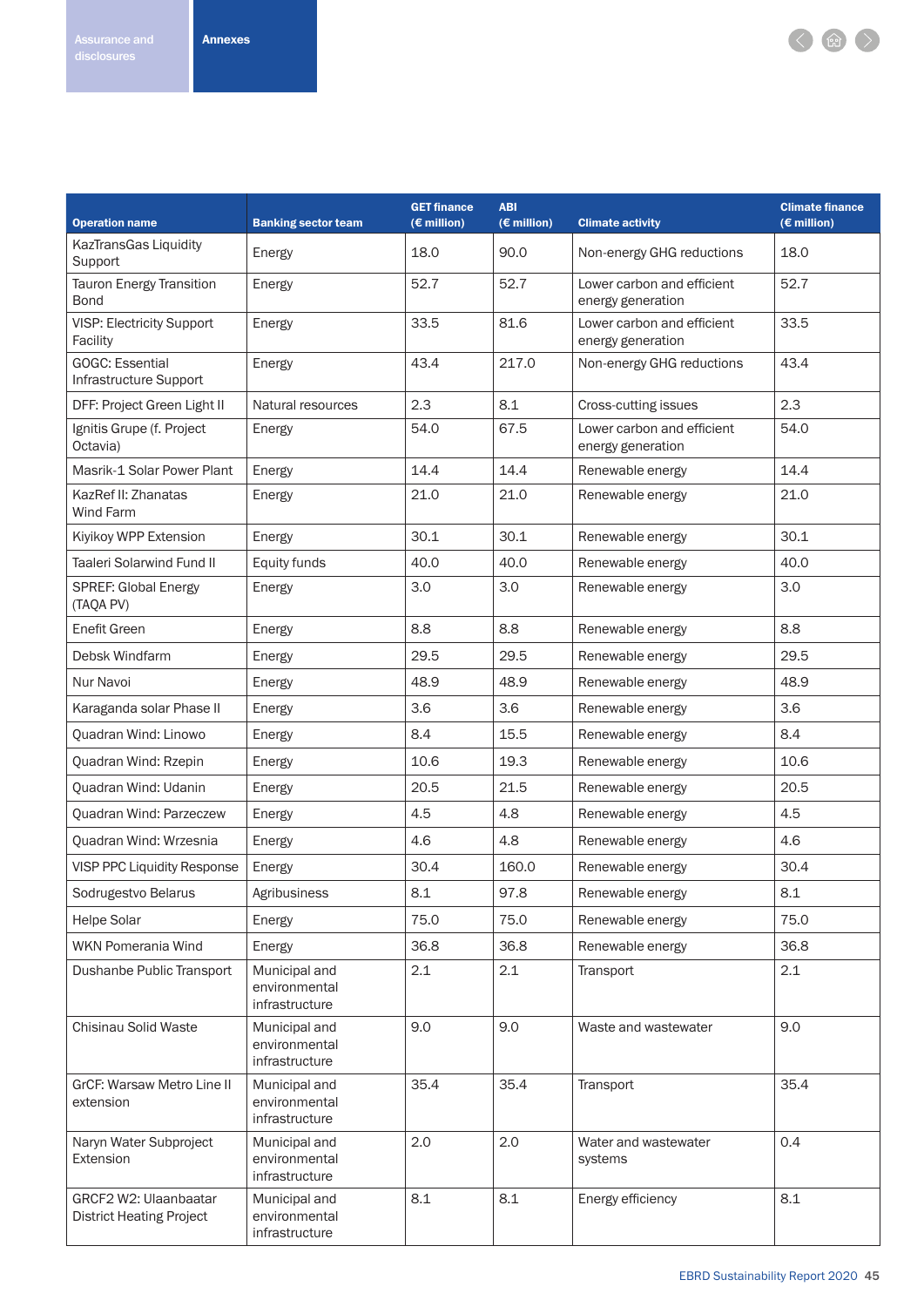

| <b>Operation name</b>                                   | <b>Banking sector team</b>                       | <b>GET finance</b><br>$(E$ million) | <b>ABI</b><br>$(E$ million) | <b>Climate activity</b>                                             | <b>Climate finance</b><br>$(E$ million) |  |
|---------------------------------------------------------|--------------------------------------------------|-------------------------------------|-----------------------------|---------------------------------------------------------------------|-----------------------------------------|--|
| Paylodar SL Modernisation                               | Municipal and<br>environmental<br>infrastructure | 4.7                                 | 4.7                         | Energy efficiency                                                   | 4.7                                     |  |
| Sarajevo Urban Roads                                    | Municipal and<br>environmental<br>infrastructure | 0.6                                 | 3.0                         | Energy, transport and other built<br>environment and infrastructure | 0.6                                     |  |
| Shymkent Water II                                       | Municipal and<br>environmental<br>infrastructure | 2.5                                 | 2.5                         | Water and wastewater systems                                        | 0.5                                     |  |
| GrCF2 W2:                                               | <b>Financial institutions</b>                    | 4.5                                 | 7.5                         | Energy efficiency                                                   | 4.5                                     |  |
| Sarajevo Public Transport<br>Project                    | Municipal and<br>environmental<br>infrastructure | 15.0                                | 15.0                        | Transport                                                           | 15.0                                    |  |
| <b>Erdenet Climate Resilience</b>                       | Municipal and<br>environmental<br>infrastructure | 5.7                                 | 5.7                         | Energy, transport and other built<br>environment and infrastructure | 5.7                                     |  |
| GrCF2 W2: Khmelnytskyi<br>Solid Waste Project           | Municipal and<br>environmental<br>infrastructure | 13.0                                | 13.0                        | Waste and wastewater                                                | 13.0                                    |  |
| ESIF: Smolyan Water<br>Subproject                       | Municipal and<br>environmental<br>infrastructure | 3.1                                 | 3.1                         | Water and wastewater systems                                        | 0.6                                     |  |
| Georgia Urban Transport<br><b>Enhancement Programme</b> | Municipal and<br>environmental<br>infrastructure | 2.0                                 | 2.0                         | Transport                                                           | 2.0                                     |  |
| <b>ESIF: Rousse Water</b><br>Subproject                 | Municipal and<br>environmental<br>infrastructure | 5.9                                 | 5.9                         | Water and wastewater systems                                        | 5.2                                     |  |
| Surkhandarya Water Project                              | Municipal and<br>environmental<br>infrastructure | 40.7                                | 40.7                        | Water and wastewater systems                                        | 8.1                                     |  |
| ESIF: Stara Zagora Water<br>Subproject                  | Municipal and<br>environmental<br>infrastructure | 3.7                                 | 3.7                         | Water and wastewater systems                                        | 3.7                                     |  |
| GrCFW2: Sarajevo Public<br><b>Buildings</b>             | Municipal and<br>environmental<br>infrastructure | 8.0                                 | 8.0                         | Energy efficiency                                                   | 8.0                                     |  |
| GrCF2 W2: Tbilisi Bus<br>extension                      | Municipal and<br>environmental<br>infrastructure | 15.0                                | 15.0                        | Transport                                                           | 15.0                                    |  |
| Saiss and Garet water<br>conservation project           | Municipal and<br>environmental<br>infrastructure | 150.0                               | 150.0                       | Crop and food production                                            | 150.0                                   |  |
| GrCFW2: Sarajevo Public<br>Transport Part 2             | Municipal and<br>environmental<br>infrastructure | 20.0                                | 20.0                        | Transport                                                           | 20.0                                    |  |
| GrCF2 W2: Split water<br>purification project           | Municipal and<br>environmental<br>infrastructure | 20.0                                | 20.0                        | Water and wastewater systems                                        | 13.2                                    |  |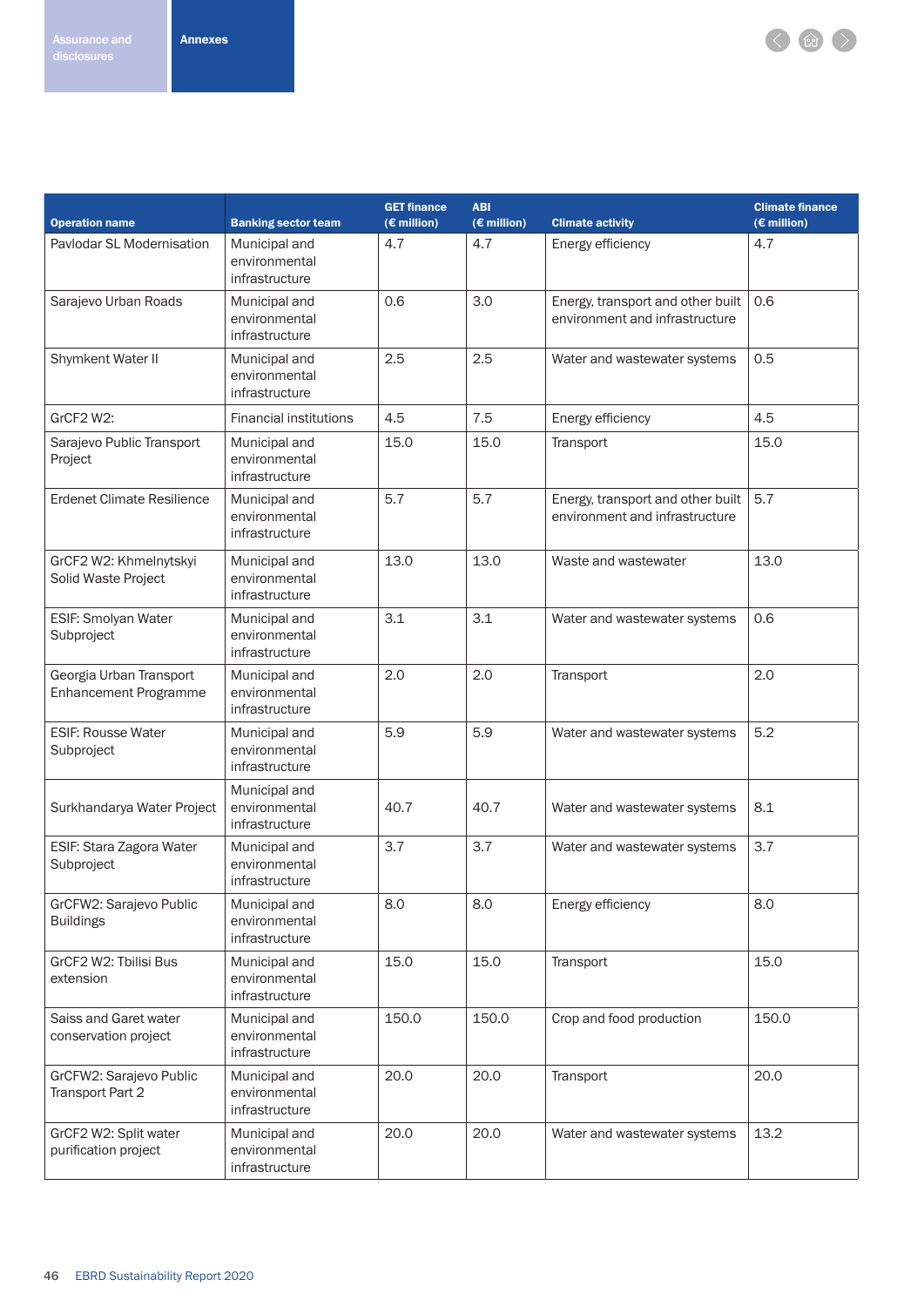< 曲>

|                                                               |                                                  | <b>GET finance</b><br><b>ABI</b> |             |                         |                       |
|---------------------------------------------------------------|--------------------------------------------------|----------------------------------|-------------|-------------------------|-----------------------|
| <b>Operation name</b>                                         | <b>Banking sector team</b>                       | $(E \text{ million})$            | (€ million) | <b>Climate activity</b> | $(E \text{ million})$ |
| GrCF2 W1: Tbilisi Metro Project                               | Municipal and<br>environmental<br>infrastructure | 50.0                             | 50.0        | Transport               | 50.0                  |
| Bakuriani Municipal Services Project                          | Municipal and<br>environmental<br>infrastructure | 1.5                              | 5.0         | Transport               | 1.5                   |
| GrCF2 W2: Ankara Bus Project                                  | Municipal and<br>environmental<br>infrastructure | 57.1                             | 57.1        | Transport               | 57.1                  |
| GrCF2 W2: Walbrzych Buildings<br>Thermomode                   | Municipal and<br>environmental<br>infrastructure | 4.9                              | 4.9         | Energy efficiency       | 4.9                   |
| PSEEF: Dnipro Public Buildings EE                             | Municipal and<br>environmental<br>infrastructure | 23.0                             | 25.0        | Energy efficiency       | 22.5                  |
| MR3: Amman Bus Project                                        | Municipal and<br>environmental<br>infrastructure | 11.8                             | 11.8        | Transport               | 11.8                  |
| GrCFW2 Sarajevo Public Transport<br>Part 3                    | Municipal and<br>Environmental<br>Infrastructure | 10.0                             | 10.0        | Transport               | 10.0                  |
| GrCF2 W1: Amman Electric Bus<br>Project                       | Municipal and<br>environmental<br>infrastructure | 2.8                              | 2.8         | Transport               | 2.8                   |
| Regional TFP: Bank of Georgia<br>(guarantee and pre-export)   | <b>Financial institutions</b>                    | 0.2                              | 36.8        | Energy efficiency       | 0.2                   |
| Regional TFP: TBC Bank (guarantee<br>and pre-export)          | <b>Financial institutions</b>                    | 4.0                              | 23.4        | Energy efficiency       | 4.0                   |
| Regional TFP: Priorbank (guarantees<br>and pre-export)        | <b>Financial institutions</b>                    | 0.1                              | 6.3         | Energy efficiency       | 0.1                   |
| Regional TFP: Aval bank (guarantees<br>and cash disbursement) | <b>Financial institutions</b>                    | 9.4                              | 19.7        | Energy efficiency       | 9.4                   |
| Regional TFP: JSCB OTP Bank,<br>Ukraine                       | <b>Financial institutions</b>                    | 2.1                              | 15.0        | Energy efficiency       | 2.1                   |
| Regional TFP: Mobiasbanca<br>(guarantee and pre-export)       | <b>Financial institutions</b>                    | 0.1                              | 0.1         | Energy efficiency       | 0.1                   |
| Regional TFP: ACBA                                            | <b>Financial institutions</b>                    | 0.1                              | 0.1         | Energy efficiency       | 0.1                   |
| Regional TFP: Inecobank CJSC                                  | <b>Financial institutions</b>                    | 0.3                              | 2.4         | Energy efficiency       | 0.3                   |
| Regional TFP: Khan Bank                                       | <b>Financial institutions</b>                    | 0.1                              | 8.3         | Energy efficiency       | 0.1                   |
| Regional TFP: Ararat Bank                                     | <b>Financial institutions</b>                    | 0.5                              | 2.9         | Energy efficiency       | 0.5                   |
| Regional TFP: ZAO Minsk Transit Bank                          | <b>Financial institutions</b>                    | 0.3                              | 8.1         | Energy efficiency       | 0.3                   |
| Regional TFP: Converse Bank                                   | <b>Financial institutions</b>                    | 3.6                              | 3.6         | Energy efficiency       | 3.6                   |
| Regional TFP: Armswissbank                                    | <b>Financial institutions</b>                    | 1.5                              | 8.3         | Energy efficiency       | 1.5                   |
| Regional TFP: Eurobank EFG a.d.<br>Belgrade                   | <b>Financial institutions</b>                    | 1.4                              | 99.0        | Energy efficiency       | 1.4                   |
| Regional TFP: Vakifar Bankasi TAO                             | <b>Financial institutions</b>                    | 33.8                             | 57.6        | Energy efficiency       | 33.8                  |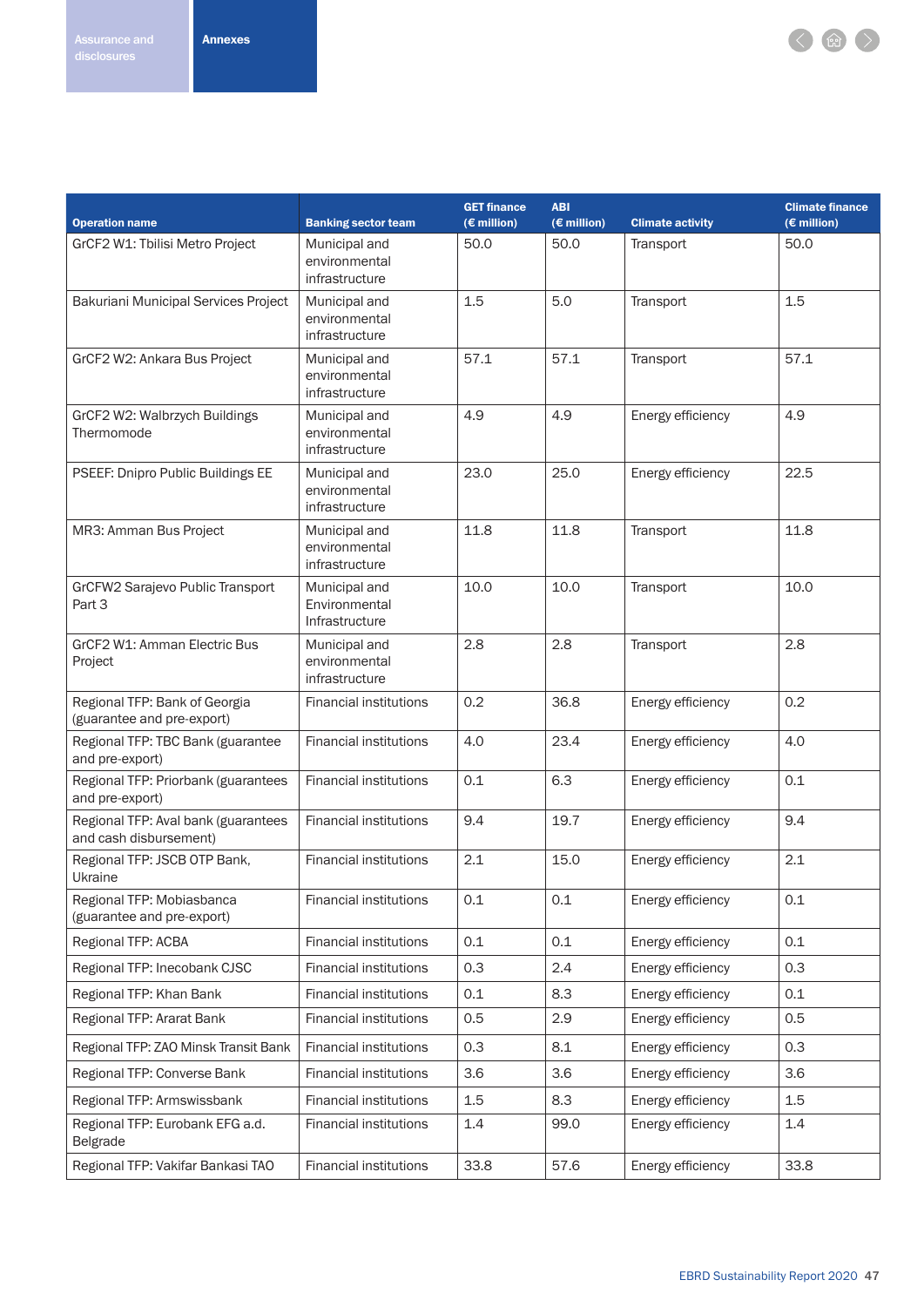

| <b>Operation name</b>                                       | <b>Banking sector team</b>    | <b>GET finance</b><br>$(E$ million) | <b>ABI</b><br>$(E$ million) | <b>Climate activity</b> | <b>Climate finance</b><br>$(E$ million) |
|-------------------------------------------------------------|-------------------------------|-------------------------------------|-----------------------------|-------------------------|-----------------------------------------|
| Regional TFP: Belaruski Narodny<br><b>Bank</b>              | <b>Financial institutions</b> | 0.9                                 | 7.5                         | Energy efficiency       | 0.9                                     |
| Regional TFP: Erste Bank, Croatia                           | <b>Financial institutions</b> | 1.4                                 | 8.4                         | Energy efficiency       | 1.4                                     |
| Regional TFP: Alternatifbank                                | <b>Financial institutions</b> | 1.7                                 | 151.9                       | Energy efficiency       | 1.7                                     |
| Regional TFP: Fibabanka                                     | <b>Financial institutions</b> | 4.3                                 | 55.2                        | Energy efficiency       | 4.3                                     |
| Regional TFP: QNB Al Ahli Bank<br>Egypt                     | <b>Financial institutions</b> | 0.9                                 | 0.9                         | Energy efficiency       | 0.9                                     |
| Regional TFP: National Bank of<br>Greece                    | <b>Financial institutions</b> | 5.1                                 | 23.3                        | Energy efficiency       | 5.1                                     |
| Regional TFP: Burgan Bank AS                                | <b>Financial institutions</b> | 11.6                                | 81.2                        | Energy efficiency       | 11.6                                    |
| Regional TFP: Belinvestbank                                 | <b>Financial institutions</b> | 0.4                                 | 11.7                        | Energy efficiency       | 0.4                                     |
| Regional TFP: Ardshinbank                                   | <b>Financial institutions</b> | 8.0                                 | 9.0                         | Energy efficiency       | 8.0                                     |
| Regional TFP: Bank of Cyprus                                | <b>Financial institutions</b> | 0.0                                 | 47.9                        | Energy efficiency       | 0.0                                     |
| Regional TFP: Eurobank<br>Ergasias S.A.                     | <b>Financial institutions</b> | 0.4                                 | 49.5                        | Energy efficiency       | 0.4                                     |
| Regional TFP: Piraeus Bank S.A.                             | <b>Financial institutions</b> | 1.8                                 | 57.6                        | Energy efficiency       | 1.8                                     |
| Regional TFP: Alpha Bank                                    | <b>Financial institutions</b> | 15.2                                | 84.0                        | Energy efficiency       | 15.2                                    |
| Regional TFP: Banque Misr                                   | <b>Financial institutions</b> | 17.9                                | 122.2                       | Energy efficiency       | 17.9                                    |
| Regional TFP: Addiko Bank Serbia                            | <b>Financial institutions</b> | 0.1                                 | 16.4                        | Energy efficiency       | 0.1                                     |
| Regional TFP: Piraeus Bank<br>(Ukraine)                     | <b>Financial institutions</b> | 2.4                                 | 2.7                         | Energy efficiency       | 2.4                                     |
| Regional TFP: National Bank of<br>Uzbekistan (NBU)          | <b>Financial institutions</b> | 21.8                                | 23.5                        | Energy efficiency       | 21.8                                    |
| Regional TFP: Hamkorbank                                    | <b>Financial institutions</b> | 0.0                                 | 5.3                         | Energy efficiency       | 0.0                                     |
| Regional TFP Ipoteka Bank                                   | <b>Financial institutions</b> | 11.1                                | 33.0                        | Energy efficiency       | 11.1                                    |
| Regional TFP: OTP Bank (f. Banka<br>Societe Generale Alba)  | <b>Financial institutions</b> | 0.7                                 | 0.9                         | Energy efficiency       | 0.7                                     |
| Regional TFP: Banque de Tunisie                             | <b>Financial institutions</b> | 0.5                                 | 22.2                        | Energy efficiency       | 0.5                                     |
| Regional TFP: Bank Audi                                     | Financial institutions        | 0.1                                 | 14.4                        | Energy efficiency       | 0.1                                     |
| Regional TFP: UzPSB                                         | <b>Financial institutions</b> | 9.8                                 | 49.6                        | Energy efficiency       | 9.8                                     |
| Regional TFP: Ukrgasbank                                    | <b>Financial institutions</b> | 3.7                                 | 80.4                        | Energy efficiency       | 3.7                                     |
| Regional TFP (Solidarity Package):<br><b>QNB Finansbank</b> | <b>Financial institutions</b> | 30.9                                | 81.8                        | Energy efficiency       | 30.9                                    |
| Regional TFP (Solidarity Package):<br>Denizbank             | <b>Financial institutions</b> | 24.8                                | 68.5                        | Energy efficiency       | 24.8                                    |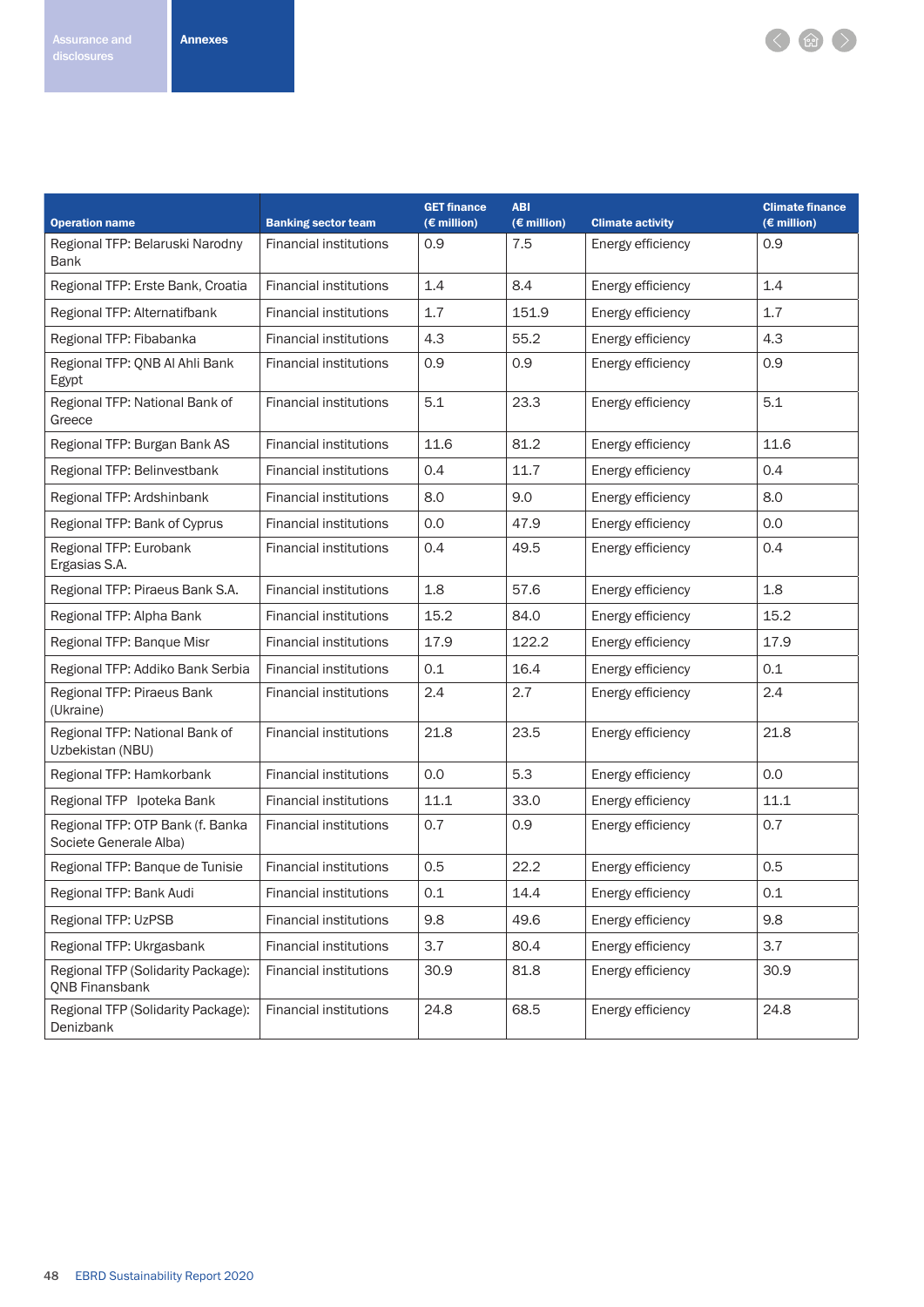

### Annex 2: Project derogations

Some projects are unable to comply fully with all requirements of the ESP. The EBRD Board approved derogations from the policy for 10 projects signed in 2020. The specific derogations for these projects were agreed where affordability or operational constraints made full compliance unachievable, but the overall ESG benefits of the projects were sufficient to justify its investment. With the exception of the agreed derogations, these projects will meet the Bank's policy and performance requirements.

| Project                                       | <b>Derogation</b>                                                                                                                                                                                                                                                                                                                                                                                                                                                                                                                                                                                                                                                                                                                                                                                                                                                                                                                                                                                                                                           | <b>Economy</b>     | <b>Sector</b>                                    |
|-----------------------------------------------|-------------------------------------------------------------------------------------------------------------------------------------------------------------------------------------------------------------------------------------------------------------------------------------------------------------------------------------------------------------------------------------------------------------------------------------------------------------------------------------------------------------------------------------------------------------------------------------------------------------------------------------------------------------------------------------------------------------------------------------------------------------------------------------------------------------------------------------------------------------------------------------------------------------------------------------------------------------------------------------------------------------------------------------------------------------|--------------------|--------------------------------------------------|
| <b>Chisinau Solid</b><br>Waste                | The project will result in a number of E&S benefits, including improved<br>residential waste-collection services and recycling, landfill operations with<br>strict environmental, health, safety and social management controls, the<br>closure of the existing Ciocana dump site, the construction of an improved<br>access road and road maintenance that will also benefit the local community<br>and other improvements largely related to public infrastructure for the<br>residents of Tintareni. Despite this, further investments would be needed to<br>achieve compliance with the EBRD performance requirements and the EU<br>Waste Framework Directive with respect to the management of hazardous<br>and medical waste, as well as the recovery and recycling of organic waste.<br>Therefore, on account of limited financial resources and affordability<br>constraints, derogation from the ESP was sought. The shortfalls in relation to<br>EU requirements are not considered to pose significant environmental, health<br>or safety risks. | Moldova            | Municipal and<br>environmental<br>infrastructure |
| <b>Bakad Road</b><br>Concession               | The construction of the ring road will allow the redirection of a significant<br>proportion of the transit traffic passing through Almaty, which will, in turn,<br>assist in the reduction of traffic congestion and contribute to a reduction of air<br>and noise pollution in the city. An analysis of the previously implemented land<br>acquisition identified major gaps with regard to EBRD PR5, so a derogation<br>from PR5 was needed. A risk management plan has been prepared to provide<br>mitigation measures to affected vulnerable people, but it will not be possible to<br>address all legacy issues to bring the project into full compliance with PR5.                                                                                                                                                                                                                                                                                                                                                                                    | Kazakhstan         | Transport                                        |
| Naryn Water<br>Subproject<br><b>Extension</b> | E&S due diligence shows that the implementation of the project will significantly<br>increase access to safe drinking water by improving the efficiency and reliability<br>of water supply services and wastewater treatment in the city. Any adverse<br>impacts will be limited, localised and temporary, and prevented or mitigated by<br>adhering to good construction practices. However, given the limited financial<br>resources and affordability constraints of the local population, the project will not<br>be able to meet the requirements of the EU Waste Water Directive, so required<br>derogation from the ESP.                                                                                                                                                                                                                                                                                                                                                                                                                             | Kyrgyz<br>Republic | Municipal and<br>environmental<br>infrastructure |
| Surkhandarya<br><b>Water Project</b>          | The project will enable a larger proportion of the local population of Namangan<br>to access reliable clean drinking water and achieve compliance with national<br>and EU drinking-water quality standards. Long-term investments will be<br>required for large-scale extensions and improvements to the water supply<br>system to achieve compliance with national and EU requirements for the<br>whole population. These further expansions of and improvements to the water<br>supply system need to be included in the long-term investment programme.<br>At this time, the financing for the long-term investment programme from the<br>companies' own revenues cannot be confirmed and no potential sources of<br>external funding have been identified. Therefore, on account of constraints<br>arising from affordability and limited financial resources, a derogation from the<br>ESP was required.                                                                                                                                               | Uzbekistan         | Municipal and<br>environmental<br>infrastructure |
| Kulob Water and<br><b>Wastewater Project</b>  | The project will have a significant, positive impact on health and the<br>environment, despite not being able to achieve full EU compliance in the<br>short term. Due to affordability constraints and limited financial resources,<br>under the proposed limited short-term investment programme, it is not<br>possible at the present time to bring the existing facilities and operations of the<br>company into full compliance with EU drinking-water quality and wastewater<br>treatment and discharge standards, as required by the ESP. A derogation was,<br>therefore, required.                                                                                                                                                                                                                                                                                                                                                                                                                                                                   | Tajikistan         | Municipal and<br>environmental<br>infrastructure |